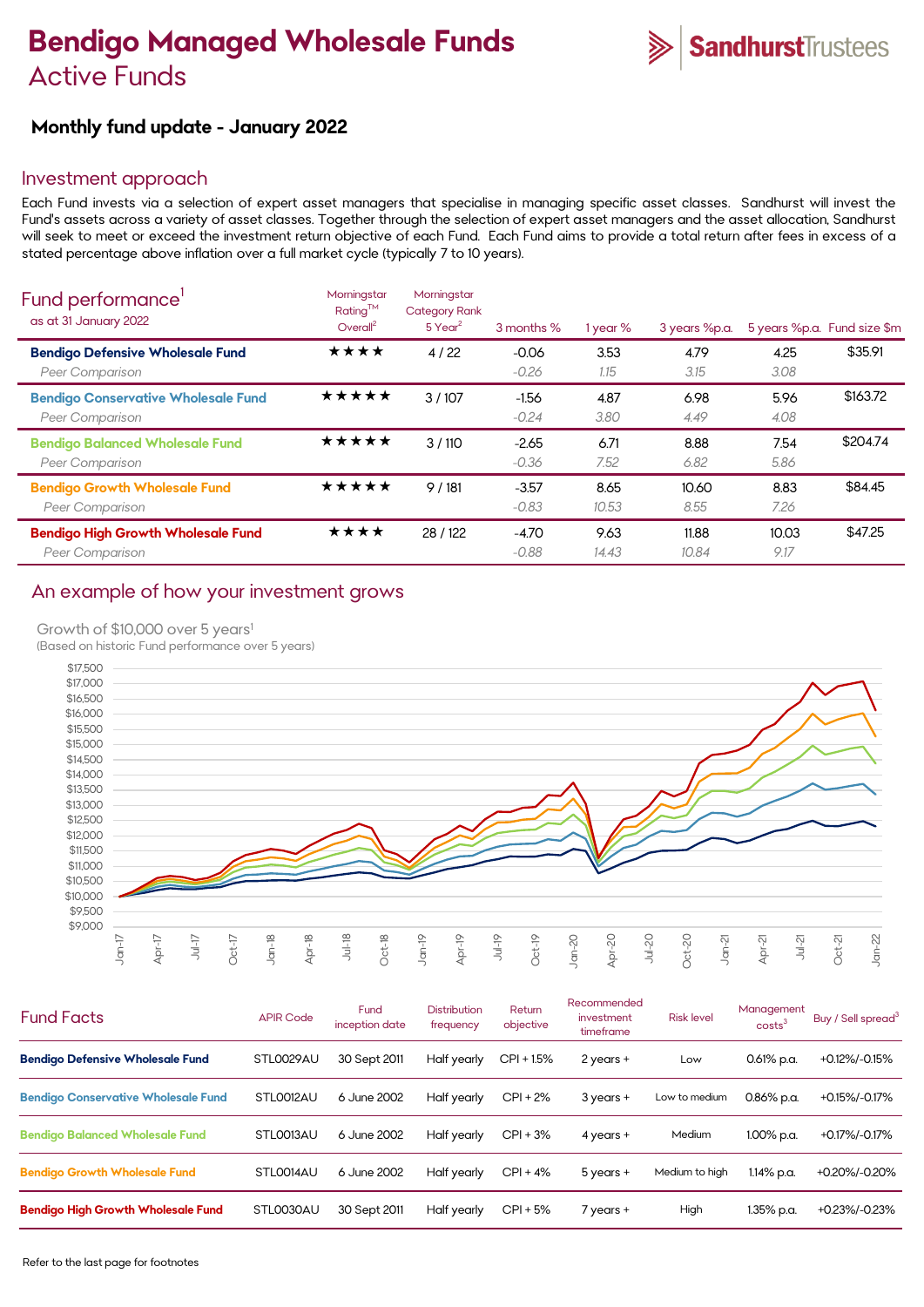# Asset allocation **Bendigo Defensive Wholesale Fund**



#### **Bendigo Conservative Wholesale Fund**

| $\blacksquare$ Aust Sh | 16.4% |
|------------------------|-------|
| $\blacksquare$ Int Sh  | 14.6% |
| Int Sh (Hedged)        | 4.9%  |
| Property & Infra       | 1.3%  |
| $\blacksquare$ Cash    | 17.1% |
| $\blacksquare$ Int FI  | 9.6%  |
| $\blacksquare$ Aust FI | 29.2% |
| Alternative            | 6.9%  |

#### **Bendigo Balanced Wholesale Fund**

|  | $\blacksquare$ Aust Sh<br>$\blacksquare$ Int Sh<br>Int Sh (Hedged)<br>Property & Infra | 24.9%<br>24.8%<br>6.8%<br>1.0% |
|--|----------------------------------------------------------------------------------------|--------------------------------|
|  | $\blacksquare$ Cash<br>$\blacksquare$ Int FI<br>■ Aust Fl<br>Alternative               | 10.8%<br>4.7%<br>19.2%<br>7.8% |

#### **Bendigo Growth Wholesale Fund**



#### **Bendigo High Growth Wholesale Fund**

| $\blacksquare$ Aust Sh | 35.5% |
|------------------------|-------|
| $\blacksquare$ Int Sh  | 38.3% |
| Int Sh (Hedged)        | 14.3% |
| Property & Infra       | 3.5%  |
| $\blacksquare$ Cash    | 4.7%  |
| $\blacksquare$ Int FI  | 0.0%  |
| <b>Aust Fl</b>         | 0.0%  |
| Alternative            | 3.7%  |
|                        |       |

| Unit prices                                | Application | <b>Withdrawal</b> |
|--------------------------------------------|-------------|-------------------|
| as at 31 January 2022                      | price       | price             |
| <b>Bendigo Defensive Wholesale Fund</b>    | \$1.08279   | \$1.07987         |
| <b>Bendigo Conservative Wholesale Fund</b> | \$1.07222   | \$1.06879         |
| <b>Bendigo Balanced Wholesale Fund</b>     | \$1.04281   | \$1.03927         |
| <b>Bendigo Growth Wholesale Fund</b>       | \$0.99666   | \$0.99268         |
| <b>Bendigo High Growth Wholesale Fund</b>  | \$1.42237   | \$1.41584         |

# Make the most of your investment

#### **You need \$50,000 to start an investment in one of our Bendigo Managed Wholesale Funds**

**The power of compounding**

Compounding can be a powerful tool in wealth creation. Reinvesting distributions can be one of the easiest and cheapest ways to increase your holdings over time. You're compounding your investment's growth by continually adding more units which, in turn, will generate distributions of their own.

#### **Why not reinvest your half yearly distributions?**

**The benefits of making it regular**

Making regular contributions to your investment can both grow your investment and smooth the effects of market highs and lows.

**Why not add a Regular Savings Plan to your investment? You can establish one from as little as \$50 per month.** 

You can also use BPAY® to add to your investment at any time with as little as \$100. See your statement for your BPAY reference number.

® Registered to BPAY Pty Ltd ABN 69 079 137 518

# Do you have any questions?

For further information contact us on 1800 634 969 or visit our website: www.bendigobank.com.au/managedfunds